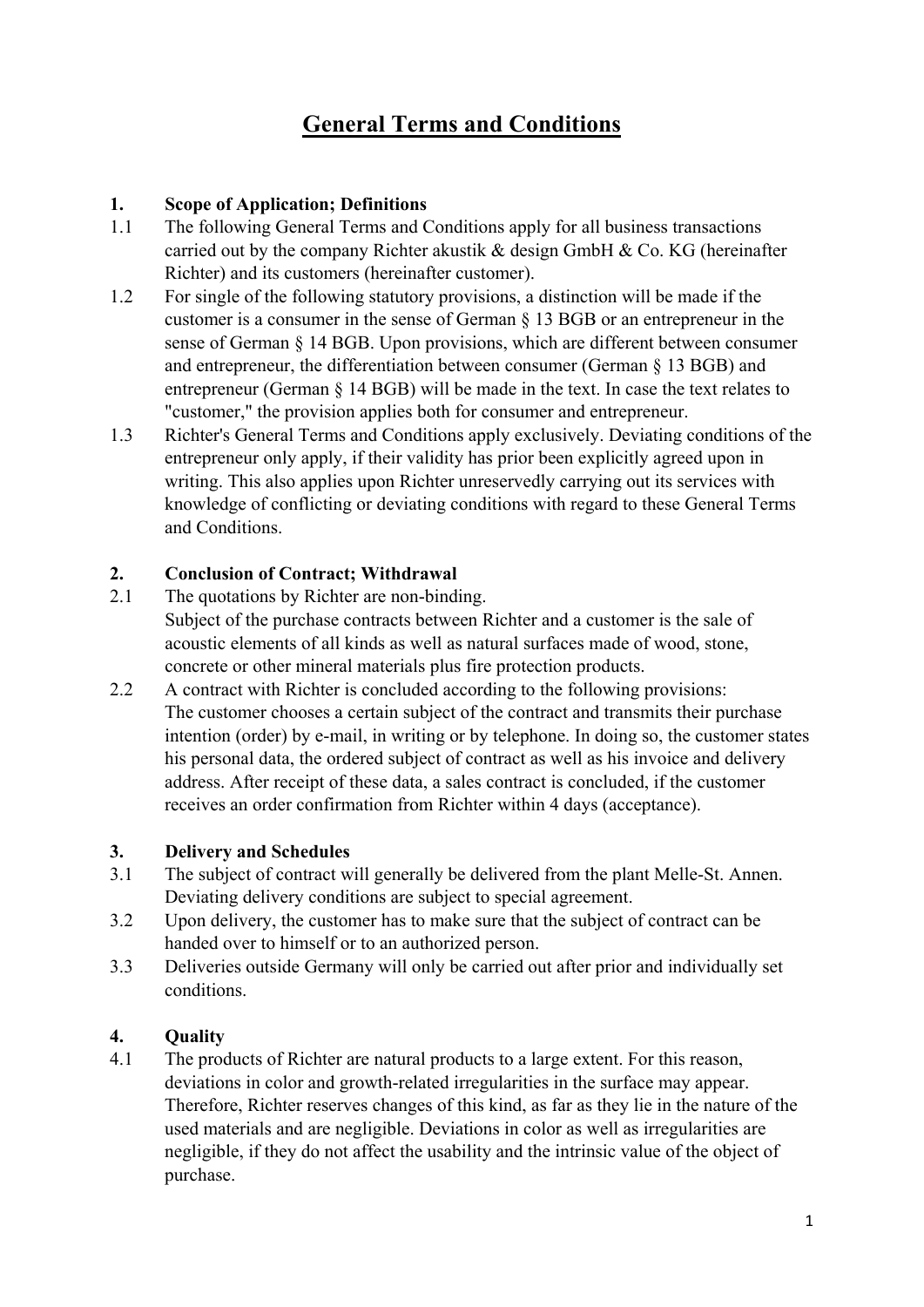### **5. Warranty for Consumers and Entrepreneurs**

- 5.1 Richter bears liability for material defects with respect to consumers for a period of 2 years and with respect to entrepreneurs for a period of 1 year after delivery.
- 5.2 With respect to entrepreneurs, warranty is carried out upon defects in the course of subsequent improvement by Richter's choice through replacement delivery or free remedy of the defect.
- 5.3 Is the customer a consumer, he has the choice, whether the rectification should be a subsequent improvement or a replacement delivery. In case the defect cannot be rectified, or should a subsequent improvement trial fail twice, the customer has the right to reduce the purchase price or to withdraw from the contract. The right to withdraw is not applicable upon only minor defects.
- 5.4 In case of an unentitled notice of defects as Richter is not responsible for it, there is no bearing of costs by Richter.
- 5.5 Upon fraudulent concealment of deficiencies or taking over of a warranty for the quality, further claims remain unaffected.

# **6. Retention of Title**

- 6.1 The subjects of contract delivered by Richter remain Richter's property until settlement of all receivables deriving from the contract of sale between customer and Richter.
- 6.2 Richter is entitled to withdraw from the contract and to demand the subject of contract in case of payment delay.

# **7. Duty to give Notice of Defects**

Is the customer a registered trader, he has to give notice of possible defects of the subject of contract immediately in writing German § 377 HGB.

# **8. Payment of the Purchase Price**

- 8.1 The customer has to pay the price given in the purchase contract. Any secondary service has to be invoiced additionally.
- 8.2 Payment can only be done by remittance, advance payment or PayPal, as long as the specified type of payment is applicable for the order. You will receive specified information on the single types of payment during the order process.
- 8.3 During a delay, a monetary claim carries 5 per cent interest over the base rate with respect to consumers and 9 per cent over the base rate with respect to entrepreneurs. The right to assertion regarding further damages remain reserved.
- 8.4 The customer only has a right to appeal against Richter, if his counter-claims have been finally determined by a court or a judge. A right of retention can only apply, if the counter-claim is based on the same contractual relationship.

# **9. Liability**

- 9.1 Richter has unlimited liability for damages occurring from an intentional or a grossly negligent violation of duty by Richter or a legal representative.
- 9.2 Furthermore, Richter has liability for slightly negligent violations of essential duties, the violation of which threatens reaching the contract purpose, or the fulfilment of which only makes the proper execution of the contract possible, and on the fulfillment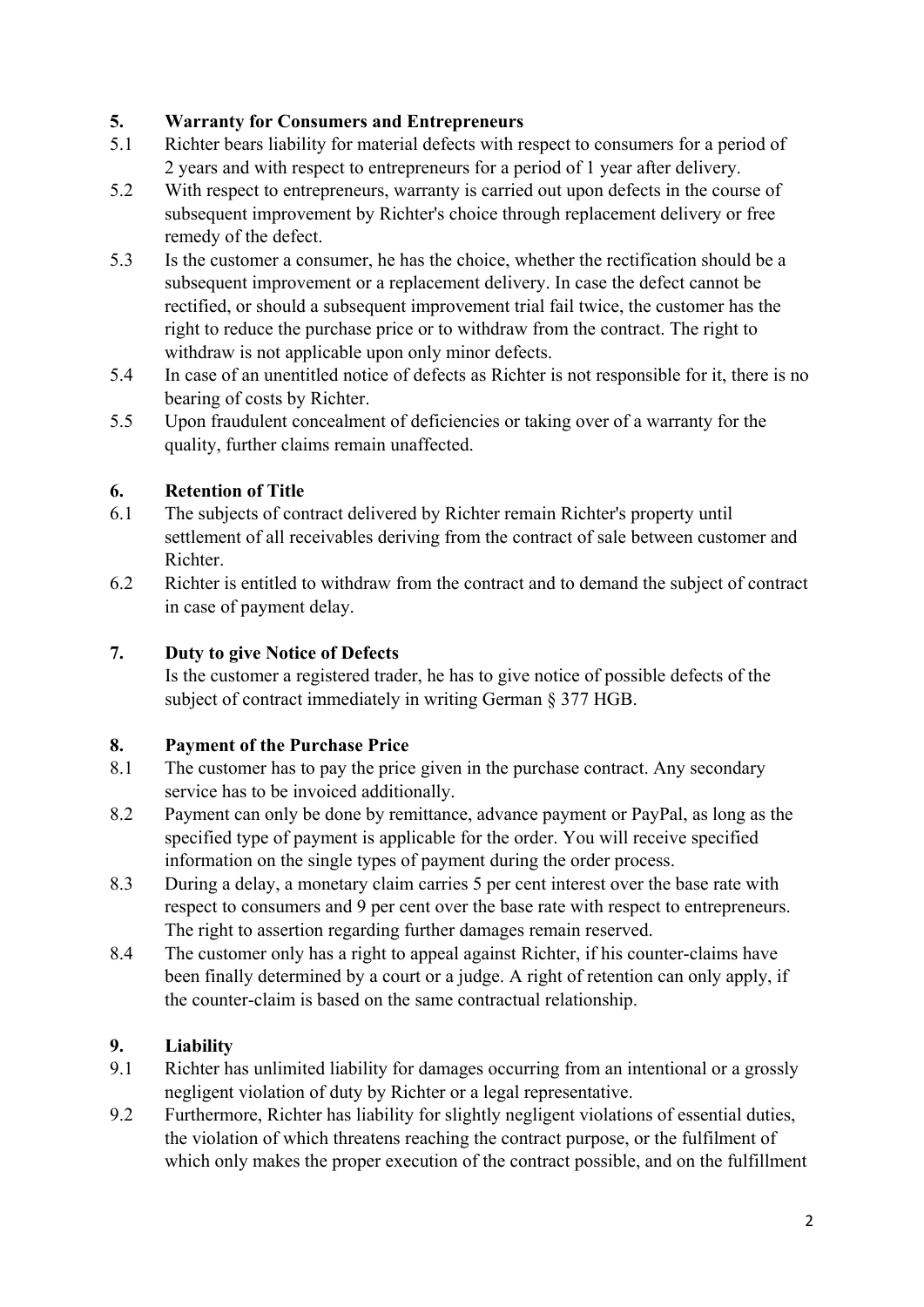of which the customer regularly relies on. In this case, however, Richter has liability only for the contract-typical, foreseeable damage.

9.3 The above limitations on liability do not apply for fraudulently hidden defects, for defects, which a warranty for quality has been taken over for, and upon damages to life, body and health. The liability under the German Product Liability Act remains unaffected.

#### **10. Damage Compensation**

In case Richter is entitled to damage compensation for non-fulfillment with respect to the customer, the amount of the damage compensation to be paid is a fixed rate of 20 per cent of the net purchase price agreed upon. Richter can also demand a higher damage compensation upon due evidence. However, the customer is allowed to prove that a damage has not occurred at all or that it is significantly lower than the fixed rate.

#### **11. Right of Withdrawal**

Consumers are entitled a right of withdrawal outlined below, with consumer being any natural person concluding a legal transaction for purposes which can neither be related to his business nor to his independent professional activity:

#### **Instructions on the Right of Withdrawal**

The consumer has the right to withdraw from this contract within 14 days and without giving reasons.

The withdrawal period is 14 days from the day, on which the consumer or a third person appointed by him, who is not the carrier, has taken the goods in possession.

In order to apply the right of withdrawal, the consumer is obliged to inform Richter by a clear statement (for instance a letter sent by post, by telefax or by e-mail) about their decision to withdraw from this contract.

To comply with the time limit for the withdrawal, it is sufficient that the consumer sends his message regarding the execution of the right of withdrawal before the withdrawal period ends.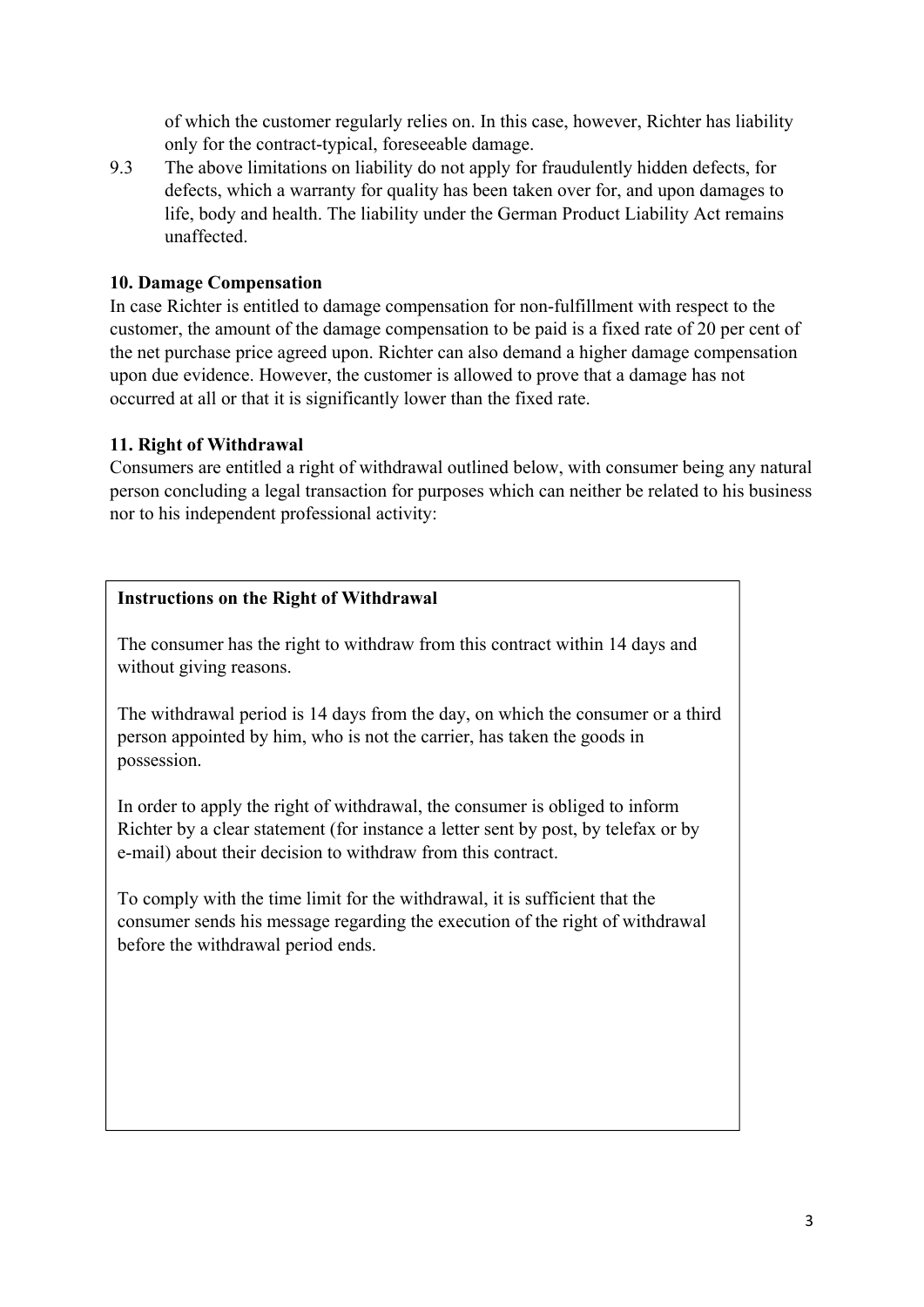#### **Consequences of Withdrawal**

In case the consumer withdraws from his contract, Richter has to reimburse all payments, which Richter has received from him, including delivery costs (with exception of additional costs occurring from the consumer choosing a different type of delivery that the cheap standard delivery offered by Richter). Richter has to reimburse these costs within 14 days from the day, on which the message about the withdrawal from this contract has reached Richter. For reimbursement, Richter chooses the same type of payment, which the consumer used upon the original transaction, unless something different has explicitly agreed upon with the consumer; in no case, amounts will be invoiced for this reimbursement. Richter may withhold the reimbursement until they have received the goods back or the consumer has supplied evidence of having sent back the goods, whichever is the earliest.

The consumer has to send back the goods to Richter or to hand them over to Richter immediately and in any case within 14 days at the latest, from the day he informs Richter about the withdrawal from this contract. The time limit is complied, if the consumer sends back the goods before the expiry of the period of 14 days.

Richter bears the costs for return shipments of those goods, which can be sent back to Richter by normal post due to their condition. The consumer bears the direct costs of the return shipment for those goods, which cannot be sent back to Richter by normal post (cargo for forwarders). These are estimated to be around 100.00 Euros for those goods.

The consumer has to bear possible losses of value of the goods only in case this loss of value is to be related to a handling not necessary for checking the quality, the properties and the functionality of the goods.

### **Exceptions to the Right of Withdrawal**

The right of withdrawal does not apply with contracts for deliveries of goods that are not pre-processed and for the manufacturing of which an individual choice or determination by the consumer is decisive, or for goods that are explicitly manufactured to the personal demands of the consumer.